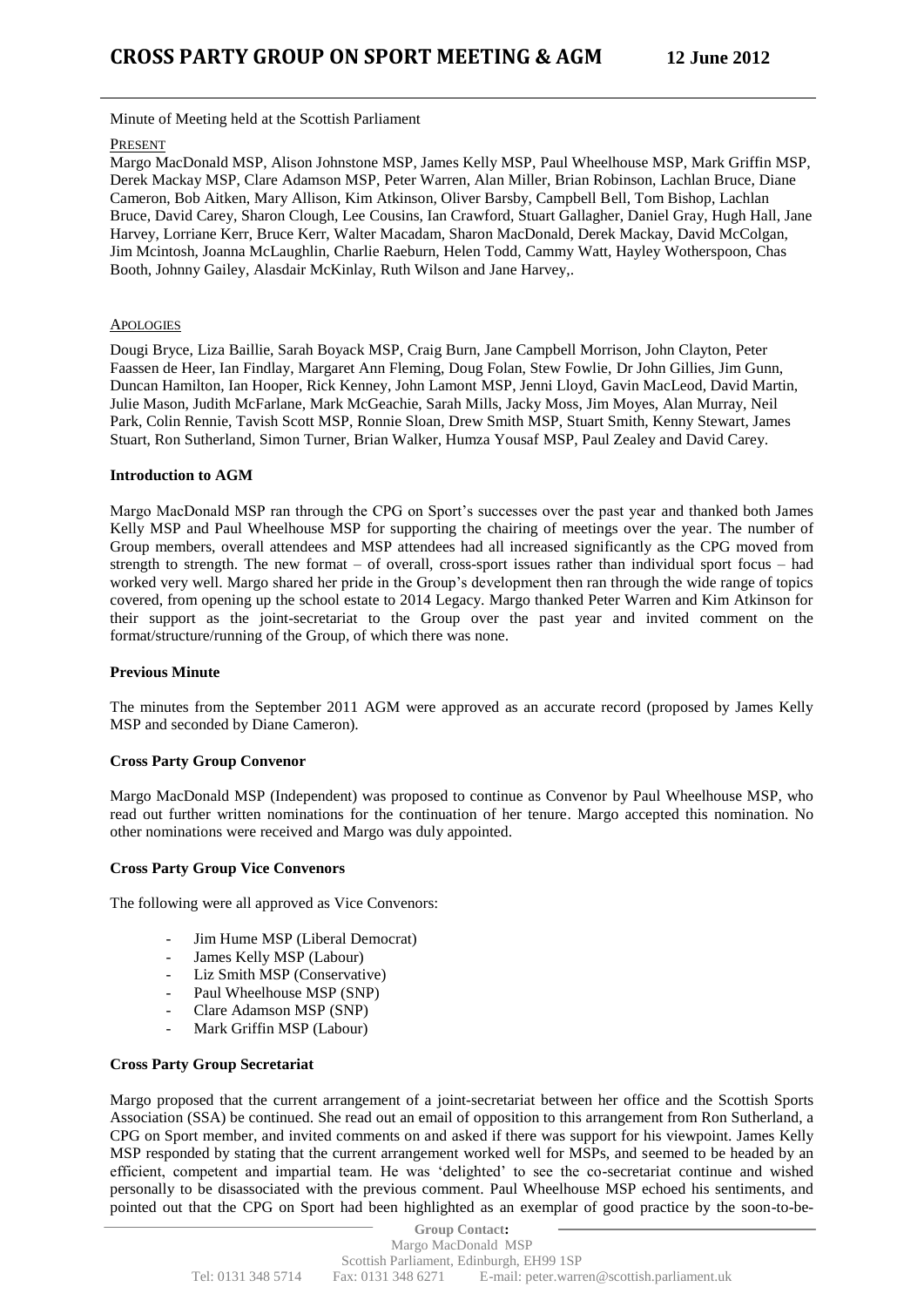published Parliament report into CPGs. Further voices backed these sentiments, and the co-secretariat between the office of Margo MacDonald MSP and the SSA was accepted by the Group.

# Round Table Discussion

Margo introduced and welcomed Derek Mackay MSP, Minister for Local Government and Planning. The Minister thanked the Group for inviting him along to its AGM. He would talk, broadly, about the role Local Authorities play in sport, and specifically about the opportunities for sport presented by the Community Empowerment and Renewal Bill (CERB).

He began by outlining his experience as leader of Renfrewshire Council, and an account of how Local Authorities (LAs) view sport and physical activity. He referred to the statutory duty on LAs regarding the provision of sport and physical activity, recognising that the law was not specific, therefore allowing LAs to decide on delivery.

Since the 2007 Concordat, relations between Local Authorities and the Scottish Government had taken a new direction. Things were no longer centralised, LAs took more budgetary responsibility and far less money was ring-fenced (only approximately £6million in total), which influenced sports provision. As the Minister now responsible for that relationship, he was not suggesting any structural change, but instead an emphasis on preventative spend, integration of services, workforce development inclusive of the private and third sectors and a renewal of community planning to deliver Single Outcome Agreements (SOAs).

He reflected on the meeting he'd attended earlier in the day, the first time in 14 years that Council leaders, Government and Ministers met to discuss public services. The priority topics discussed were:

- Prevention
- Integration and services
- Workforce development
- Improved performance (looking at outputs not inputs).

They were responding to public sector reform by renewed Community Planning Partnerships to deliver new SOAs. The Minister then gave the budgetary context in which LAs operate, pointing out that Scotland had as yet only had a fifth of the public sector cuts anticipated. He continued that while sports provision had historically been a casualty of cuts, LAs now took their responsibilities in this area very seriously in relation to sport, physical activity and health. There remained a desire to protect facilities and programmes. He highlighted a willingness to work in partnership with Local Government, with a focus on outcomes due to financial pressures.

There were, then, huge pressures of budget on the way for LAs and therefore worries for sport; however, there were also opportunities presented by the CERB. Potentially, under-used and unused facilities could be transferred to community groups in a transparent way, not just when LAs want rid of them as occurs presently – these groups would have the right to make an approach for a building they had ideas for. Groups would be empowered to release the potential of facilities, which includes challenging the private sector regarding land and facilities. The ethos behind this was the notion that local communities were best placed to empower themselves to make local decisions. He extended this theory to the provision of public services too – if the service delivery is not valued by the community, they can request a change to this. He then invited comments.

Margo began by clarifying that the Minister kindly attended the meeting to exchange information and ideas and that Ministers are not accountable to Cross Party Groups. Margo then intimated the timely nature of this discussion following the recently announced challenges for Glasgow Rangers along with the subject of Leith Waterworld, a swimming pool set to be shut down by Edinburgh Council. The Minister replied that streams did presently exist for communities to investigate asset transfer; and any mooted closure should look at community ownership before a final decision was reached. Powers for community ownership did exist at present; CERB's aim was to enshrine them and remove barriers. The Bill aims to make this easier in relation to accountability, governance and overcoming barriers.

Diane Cameron, Social Enterprise and Sports Co-ordinator with Senscot, pointed out that in Scotland there currently existed 12 community-run swimming pools. Her own role was to help disparate community groups come together in providing positive cost savings to ensure viable and feasible businesses.

Paul Wheelhouse MSP asked how the committees of local sports clubs could engage with Community Planning Partnerships (CPPs). Minister Mackay replied that they must become organised, that there was potential in unity.